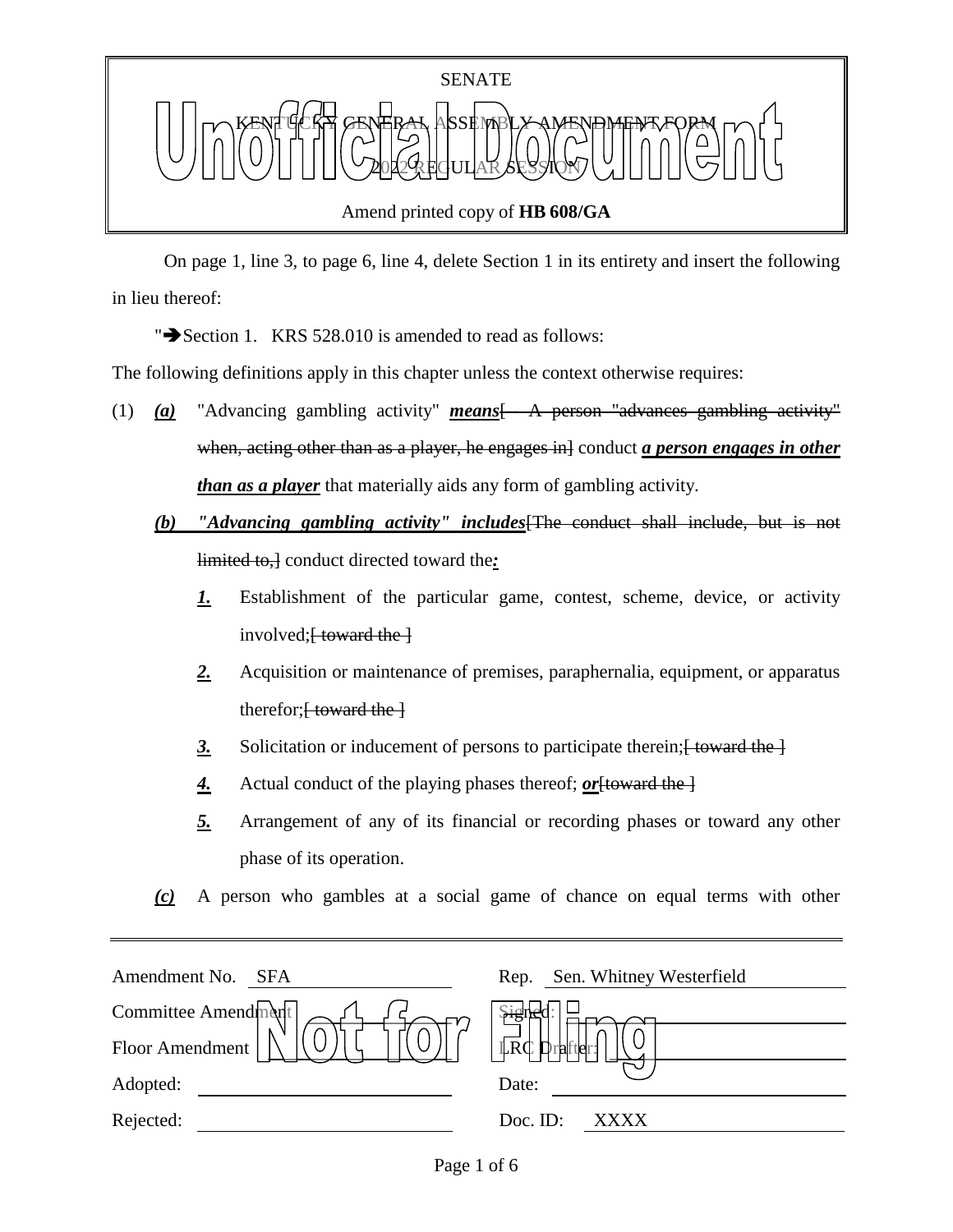## SENATE Rep. Sen. Whitney Westerfield  $2022$  REGULAR SESSION DOLLOURED DO COURT TO CHARLED.  $\chi_{\rm{H}}$ Amend printed copy of **HB 608/GA**

participants does not otherwise advance gambling activity by performing acts, without remuneration or fee, directed toward the arrangement or facilitation of the game*, such* as inviting persons to play, permitting the use of premises therefor*,* and supplying equipment used therein;

- (2) "Bookmaking" means advancing gambling activity by unlawfully accepting bets upon the outcome of future contingent events from members of the public as a business;
- (3) "Charitable gaming" means games of chance conducted by charitable organizations licensed and regulated under the provisions of KRS Chapter 238;
- (4) (a) "Gambling" means staking or risking something of value upon the outcome of a contest, game, gaming scheme, or gaming device which is based upon an element of chance, in accord with an agreement or understanding that someone will receive something of value in the event of a certain outcome. A contest or game in which eligibility to participate is determined by chance and the ultimate winner is determined by skill shall not be considered to be gambling*. "Gambling" includes playing or offering for play any skill game*.
	- (b) Gambling shall not mean charitable gaming which is licensed and regulated under the provisions of KRS Chapter 238;
- (5) *(a)* "Gambling device" means:
	- $1.$  [(a)] Any so-called slot machine or any other machine or mechanical device  $\frac{1}{2}$ essential part of which is a drum or reel with insignia thereon, and which when operated may deliver, as a result of the application of **any**[an] element of chance, any money or property, or by the operation of which a person may become entitled to receive, as the result of the application of *any*[an] element of chance, any money or property;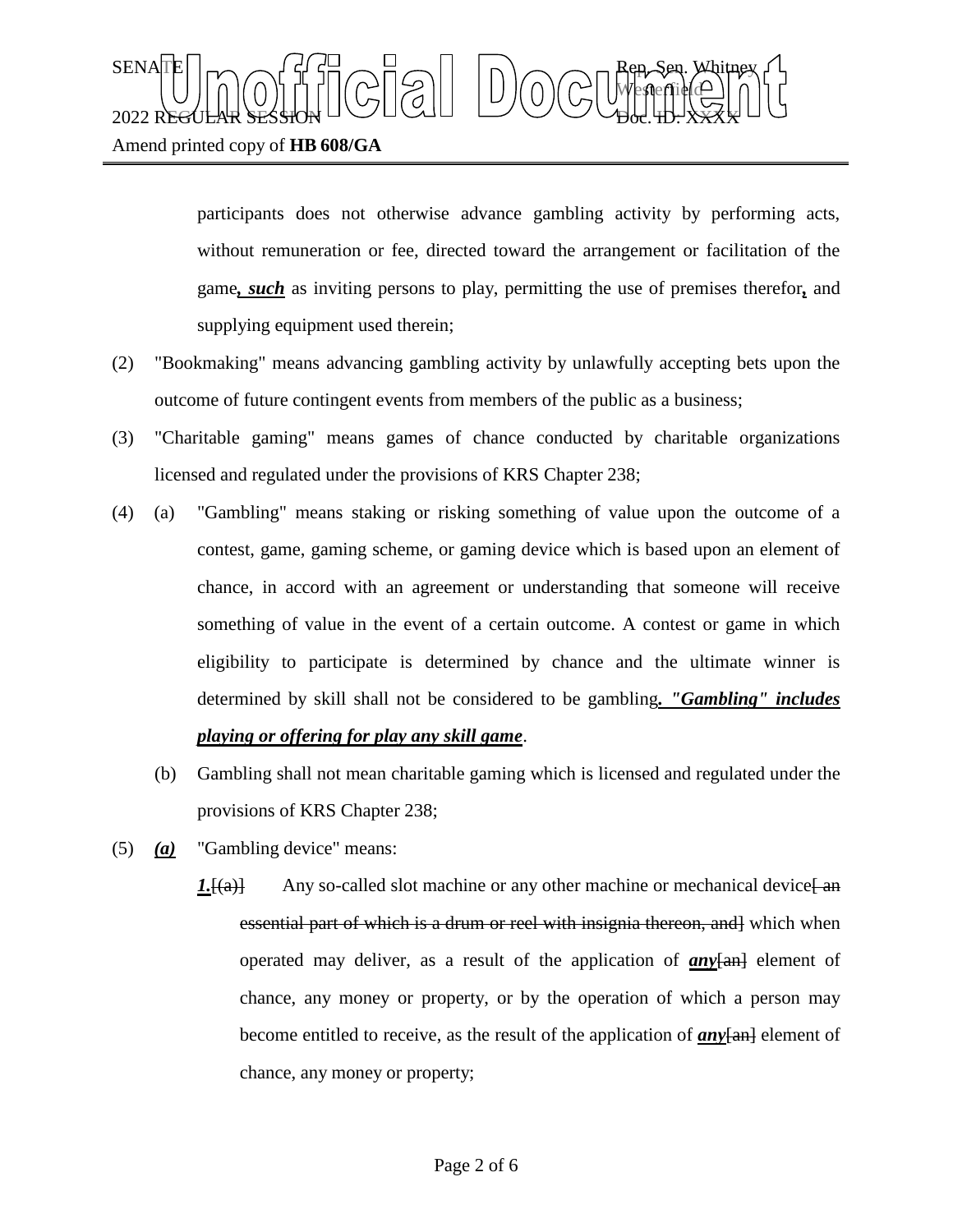

- 2.<del>[(b)]</del> Any mechanical or electronic device permanently located in a business establishment, including a private club, that is offered or made available to a person to play or participate in a simulated gambling program in return for direct or indirect consideration, including but not limited to consideration paid for Internet access or computer time, or a sweepstakes entry, which when operated may deliver as a result of the application of *any*[an] element of chance, *regardless of whether the result is also partially or predominantly based on skill,* any money or property, or by the operation of which a person may become entitled to receive, as the result of the application of  $any$  $[an]$  element of chance, *regardless of whether the result is also partially or predominantly based on skill*, any money or property;  $\left\{ \frac{\partial}{\partial r} \right\}$
- *3.*[(c)] Any other machine or any mechanical or other device, including but not limited to roulette wheels, gambling tables*,* and similar devices, designed and manufactured primarily for use in connection with gambling and which when operated may deliver, as the result of the application of  $anv$ <del>[an]</del> element of chance, any money or property, or by the operation of which a person may become entitled to receive, as the result of the application of **any**[an] element of chance, any money or property; *or*

## *4. A skill game.*

- *(b)*[(d)] [But, ]The following shall not be considered gambling devices within this definition:
	- 1. Devices dispensing or selling combination or French pools on licensed, regular racetracks during races on said tracks;
	- 2. Devices dispensing or selling combination or French pools on historical races at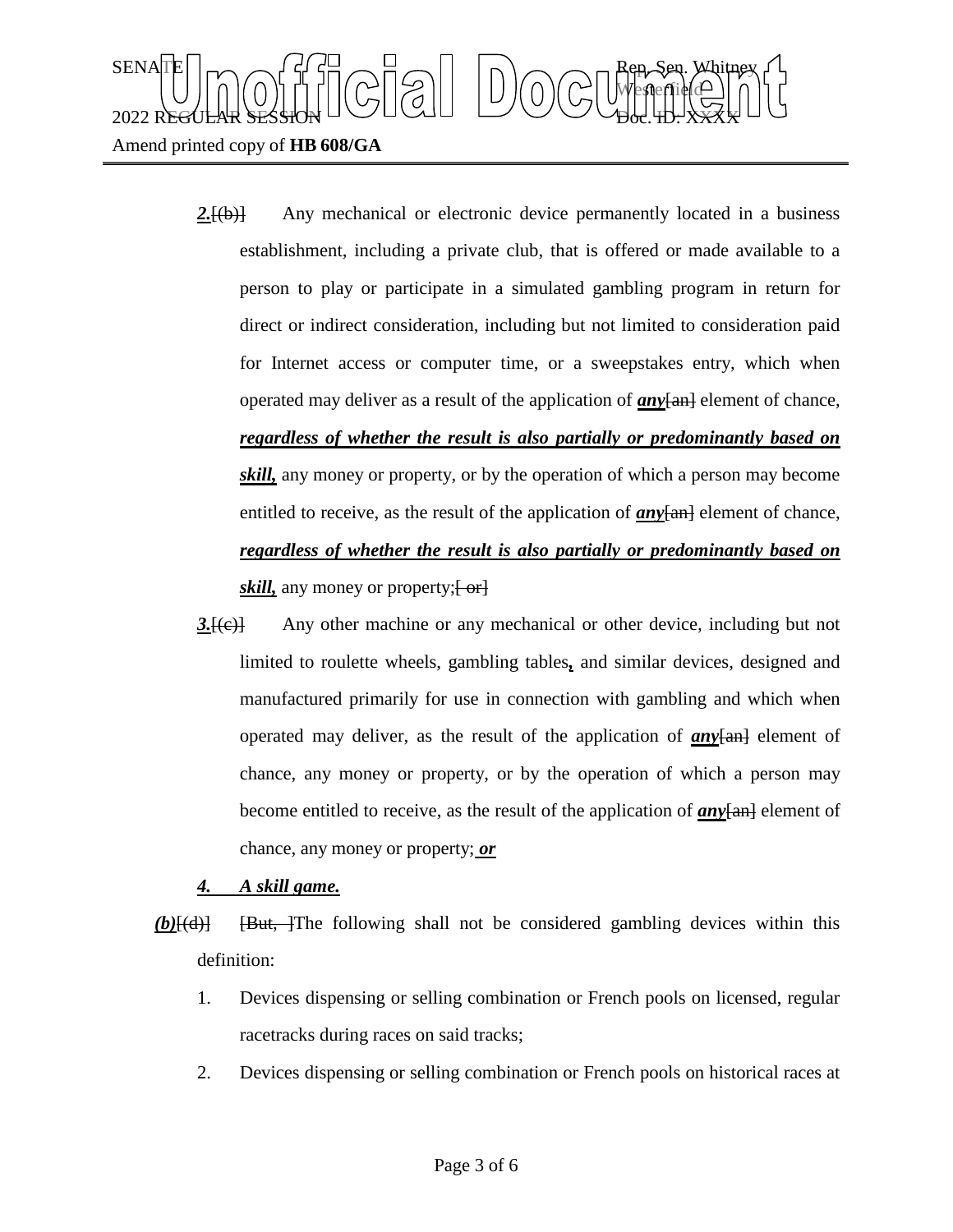

licensed, regular racetracks as lawfully authorized by the Kentucky Horse Racing Commission;

- 3. Electro-mechanical pinball machines specially designed, constructed, set up, and kept to be played for amusement only. Any pinball machine shall be made to receive and react only to the deposit of coins during the course of a game. The ultimate and only award given directly or indirectly to any player for the attainment of a winning score or combination on any pinball machine shall be the right to play one (1) or more additional games immediately on the same device at no further cost. The maximum number of free games that can be won, registered, or accumulated at one (1) time in operation of any pinball machine shall not exceed thirty (30) free games. Any pinball machine shall be made to discharge accumulated free games only by reactivating the playing mechanism once for each game released. Any pinball machine shall be made and kept with no meter or system to preserve a record of free games played, awarded, or discharged. Nonetheless, a pinball machine shall be a gambling device if a person gives or promises to give money, tokens, merchandise, premiums, or property of any kind for scores, combinations, or free games obtained in playing the pinball machine in which the person has an interest as owner, operator, keeper, or otherwise; or
- 4. Devices used in the conduct of charitable gaming;
- (6) "Lottery and gift enterprise" means:
	- (a) A gambling scheme in which:
		- 1. The players pay or agree to pay something of value for chances, represented and differentiated by numbers or by combinations of numbers or by some other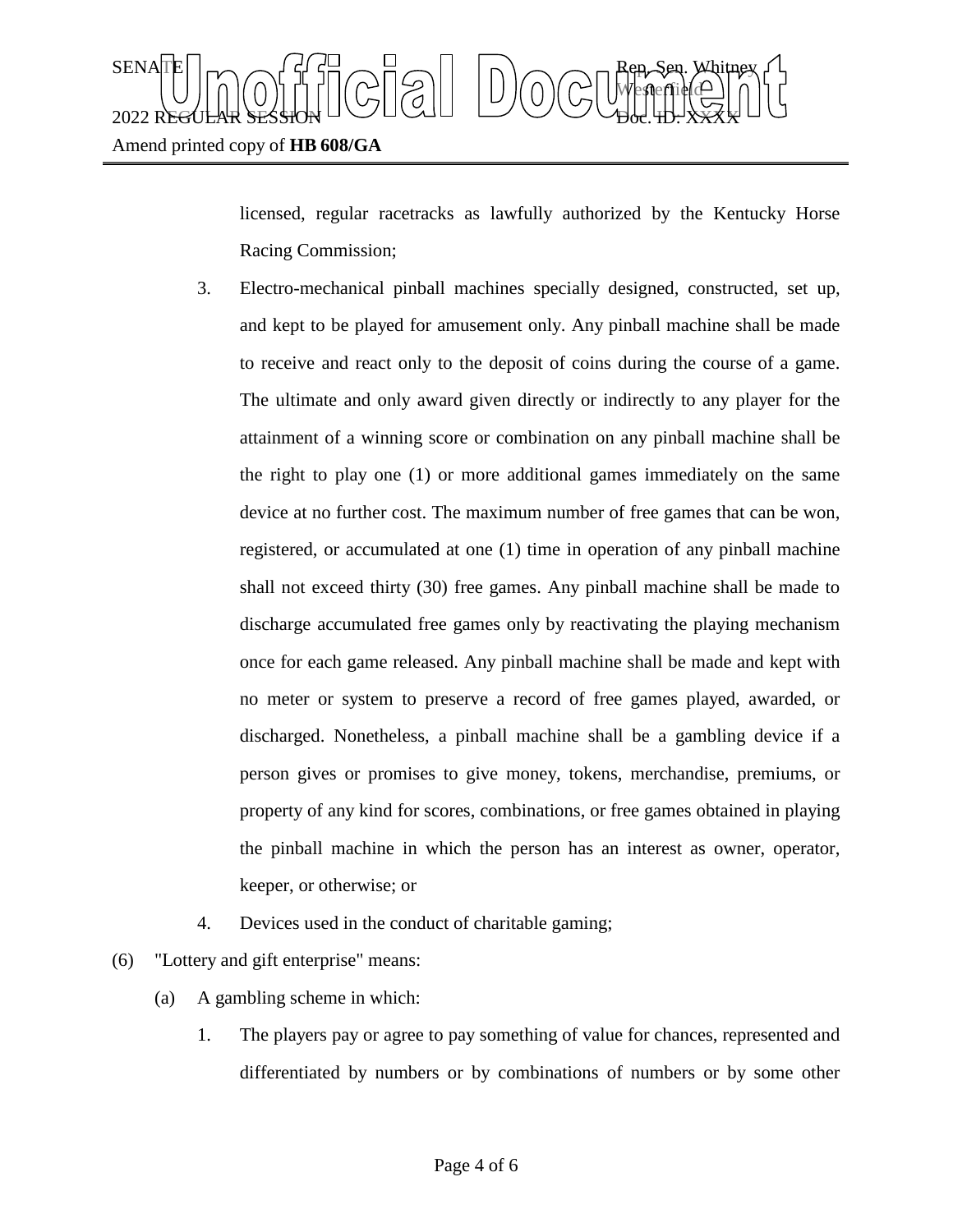SENATE Rep. Sen. Whitney Westerfield  $2022$  REGULAR SESSION DOLLOURED DO COURT TO CHARLED.  $\chi_{\rm{H}}$ Amend printed copy of **HB 608/GA**

media, one (1) or more of which are to be designated the winning ones; and

- 2. The ultimate winner is to be determined by a drawing or by some other method based upon the element of chance; and
- 3. The holders of the winning chances are to receive something of value; and
- (b) A gift enterprise or referral sales plan which meets the elements of a lottery listed in paragraph (a) of this subsection is to be considered a lottery under this chapter;
- (7) "Mutuel" or "the numbers games" means a form of lottery in which the winning chances or plays are not determined upon the basis of a drawing or other act on the part of persons conducting or connected with the scheme, but upon the basis of the outcome or outcomes of a future contingent event or events otherwise unrelated to the particular scheme;
- (8) "Player" means a person who engages in any form of gambling solely as a contestant or bettor, without receiving or becoming entitled to receive any profit therefrom other than personal gambling winnings, and without otherwise rendering any material assistance to the establishment, conduct, or operation of the particular gambling activity. A person who engages in "bookmaking" as defined in subsection (2) of this section is not a "player." The status of a "player" shall be a defense to any prosecution under this chapter;
- (9) "Profiting from gambling activity" *means* [- A person "profits from gambling activity"] when, other than as a player, *the person* [he] accepts or receives or agrees to accept or receive money or other property pursuant to an agreement or understanding with any *other* person whereby *the person* [he ] participates or is to participate in the proceeds of gambling activity;
- (10) "Simulated gambling program" means any method intended to be used by a person playing, participating, or interacting with an electronic device that may, through the application of *an* $v$ <del>[an]</del> element of chance, either deliver money or property or an entitlement to receive